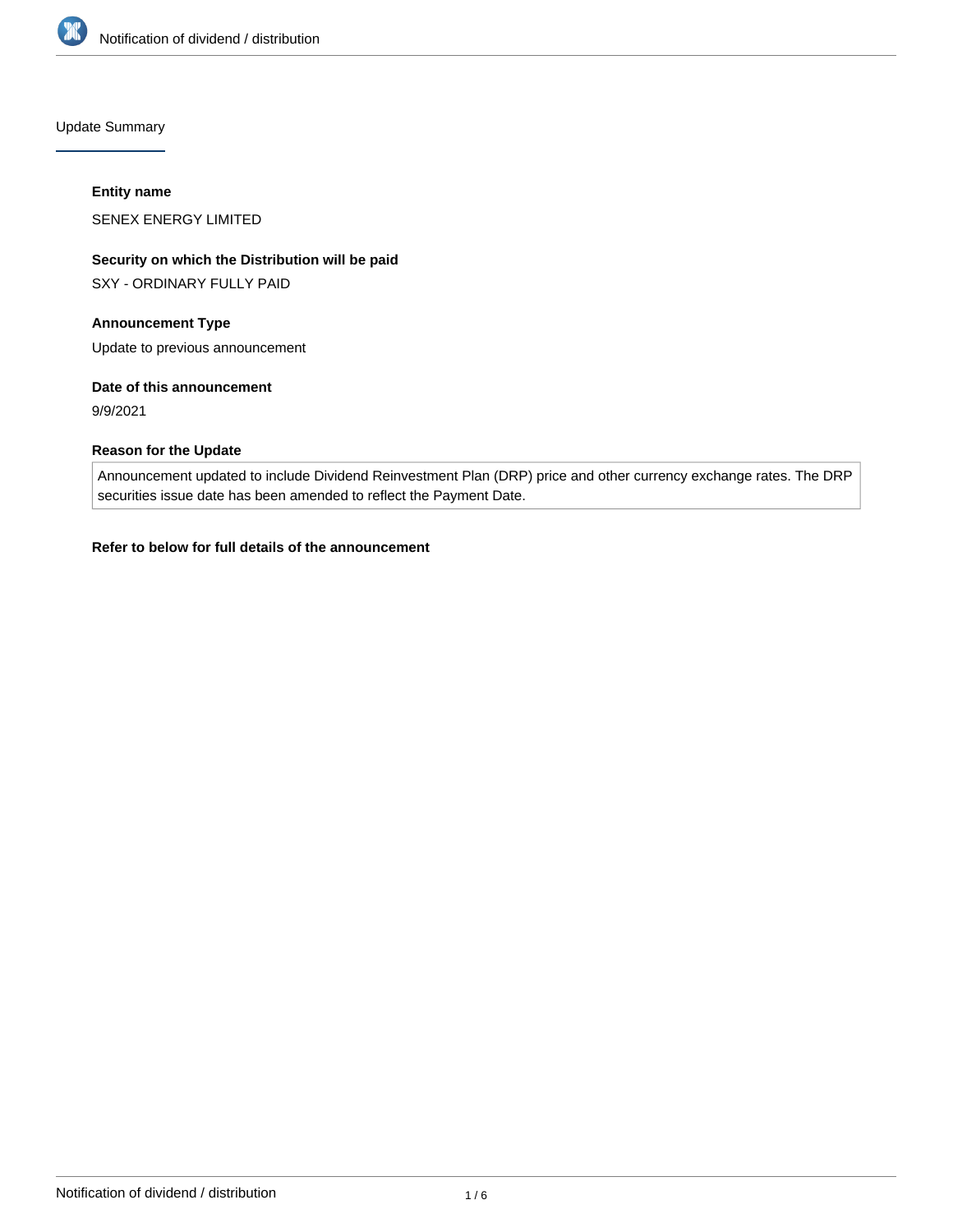

Announcement Details

Part 1 - Entity and announcement details

#### **1.1 Name of +Entity**

SENEX ENERGY LIMITED

# **1.2 Registered Number Type** ABN

**Registration Number**

50008942827

# **1.3 ASX issuer code**

**SXY** 

#### **1.4 The announcement is**

Update/amendment to previous announcement

#### **1.4a Reason for update to a previous announcement**

Announcement updated to include Dividend Reinvestment Plan (DRP) price and other currency exchange rates. The DRP securities issue date has been amended to reflect the Payment Date.

# **1.4b Date of previous announcement(s) to this update**

19/8/2021

# **1.5 Date of this announcement**

9/9/2021

# **1.6 ASX +Security Code SXY**

**ASX +Security Description** ORDINARY FULLY PAID

Part 2A - All dividends/distributions basic details

# **2A.1 Type of dividend/distribution** Ordinary

# **2A.2 The Dividend/distribution:**

relates to a period of six months

# **2A.3 The dividend/distribution relates to the financial reporting or payment period ending ended/ending (date)** 30/6/2021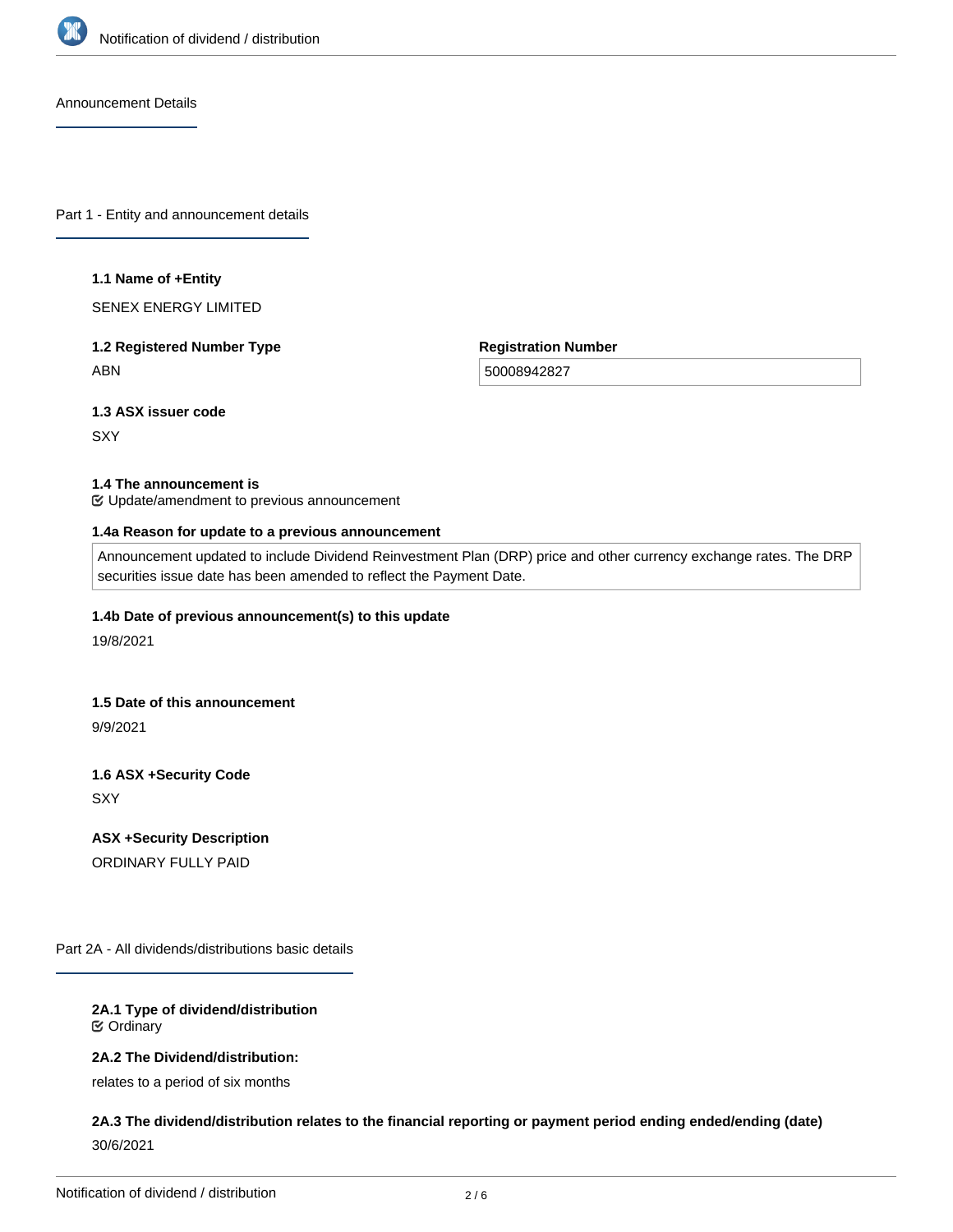#### **2A.4 +Record Date**

1/9/2021

#### **2A.5 Ex Date**

31/8/2021

#### **2A.6 Payment Date**

24/9/2021

**2A.7 Are any of the below approvals required for the dividend/distribution before business day 0 of the timetable?**

- **•** Security holder approval
- **Court approval**
- **Lodgement of court order with +ASIC**
- **ACCC approval**
- $\bullet$ **FIRB approval**
- $\bullet$ **Another approval/condition external to the entity required before business day 0 of the timetable for the dividend/distribution.**

No

**2A.8 Currency in which the dividend/distribution is made ("primary currency")**

AUD - Australian Dollar

**2A.9 Total dividend/distribution payment amount per +security (in primary currency) for all dividends/distributions notified in this form**

AUD 0.05000000

**2A.10 Does the entity have arrangements relating to the currency in which the dividend/distribution is paid to securityholders that it wishes to disclose to the market?** Yes

**2A.11 Does the entity have a securities plan for dividends/distributions on this +security?** We have a Dividend/Distribution Reinvestment Plan (DRP)

**2A.11a If the +entity has a DRP, is the DRP applicable to this dividend/distribution?** Yes

**2B.2 Please provide a description of your currency arrangements**

**2A.11a(i) DRP Status in respect of this dividend/distribution**

Full DRP

**2A.12 Does the +entity have tax component information apart from franking?** No

Part 2B - Currency Information

**2B.1 Does the entity default to payment in certain currencies dependent upon certain attributes such as the banking instruction or registered address of the +securityholder? (For example NZD to residents of New Zealand and/or USD to residents of the U.S.A.).**

Yes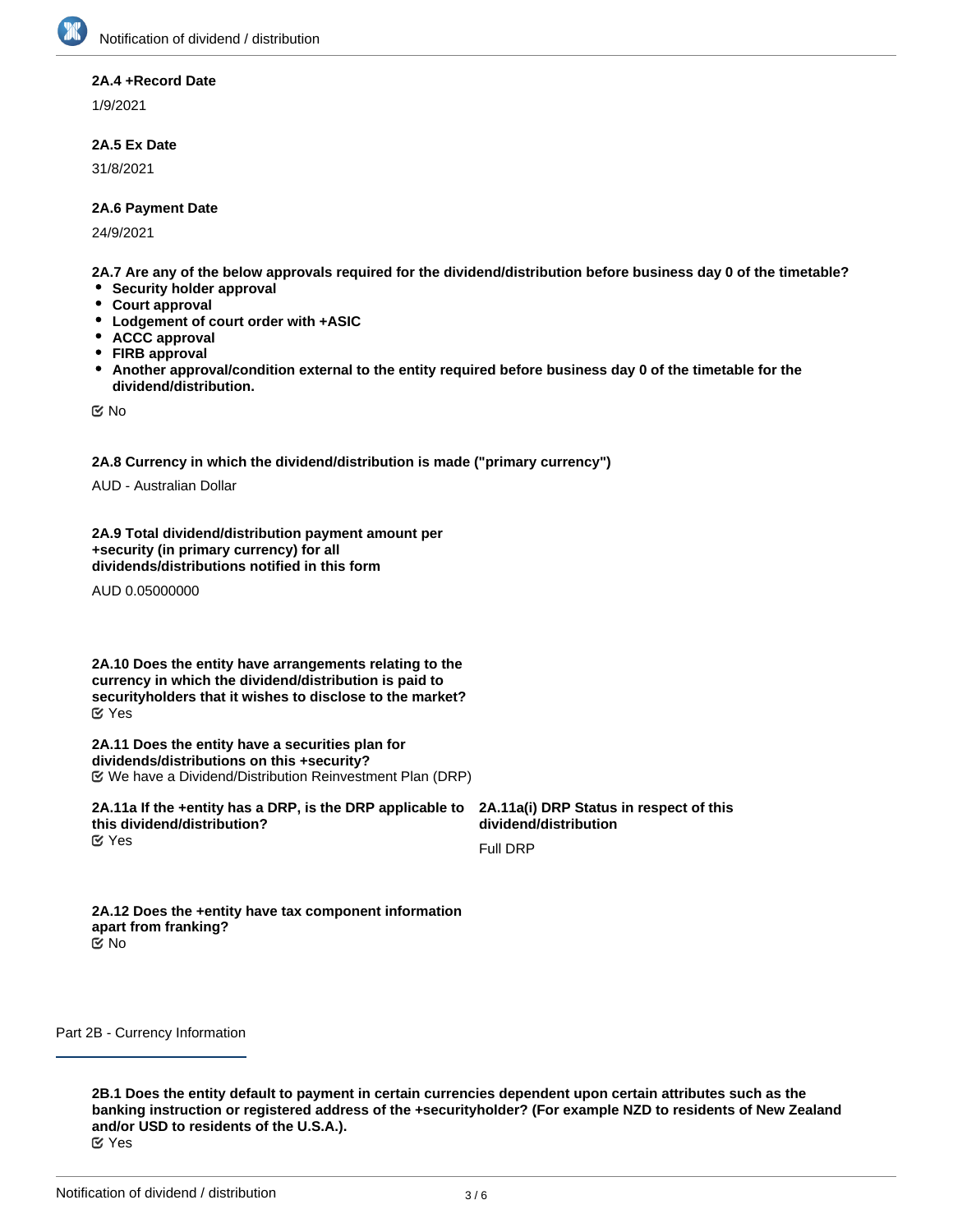#### **2B.2 Please provide a description of your currency arrangements**

Shareholders will be paid dividends by direct credit into their bank account in Australian dollars (AUD), New Zealand Dollars (NZD) or Great Britain Pounds (GBP), provided valid banking details have been received by the Company's Share register Computershare by the Record Date.

#### **2B.2a Other currency/currencies in which the dividend/distribution will be paid:**

| <b>Currency</b>          | Payment currency equivalent amount per security |
|--------------------------|-------------------------------------------------|
| GBP - Pound Sterling     | GBP 0.02622500                                  |
| NZD - New Zealand Dollar | NZD 0.05132465                                  |

#### **2B.2b Please provide the exchange rates used for non-primary currency payments**

AUD/GBP 0.5245 AUD/NZD 1.026493

**2B.2c If payment currency equivalent and exchange rates not known, date for information to be released**

**Estimated or Actual?** Estimated

9/9/2021

**2B.3 Can the securityholder choose to receive a currency different to the currency they would receive under the default arrangements?** Yes

**2B.3a Please describe what choices are available to a securityholder to receive a currency different to the currency they would receive under the default arrangements**

As described in 2B.2a

**2B.3b Date and time by which any document or communication relating to the above arrangements must be received in order to be effective for this dividend/distribution**

Wednesday September 1, 2021 17:00:00

#### **2B.3c Please provide, or indicate where relevant forms can be obtained and how and where they must be lodged**

Currency elections or any questions can be directed to Computershare Investor Services on 1300 850 505 (within Australia) or +61 3 9415 4000 (outside Australia); or online at [www.computershare.com.au/](http://www.computershare.com.au/)easyupdate/sxy

Part 3A - Ordinary dividend/distribution

**3A.1 Is the ordinary dividend/distribution estimated at this time?** No

**3A.1a Ordinary dividend/distribution estimated amount per +security** AUD

**3A.1b Ordinary Dividend/distribution amount per security**

AUD 0.05000000

**franked**

**3A.2 Is the ordinary dividend/distribution franked?** No

**3A.3 Percentage of ordinary dividend/distribution that is**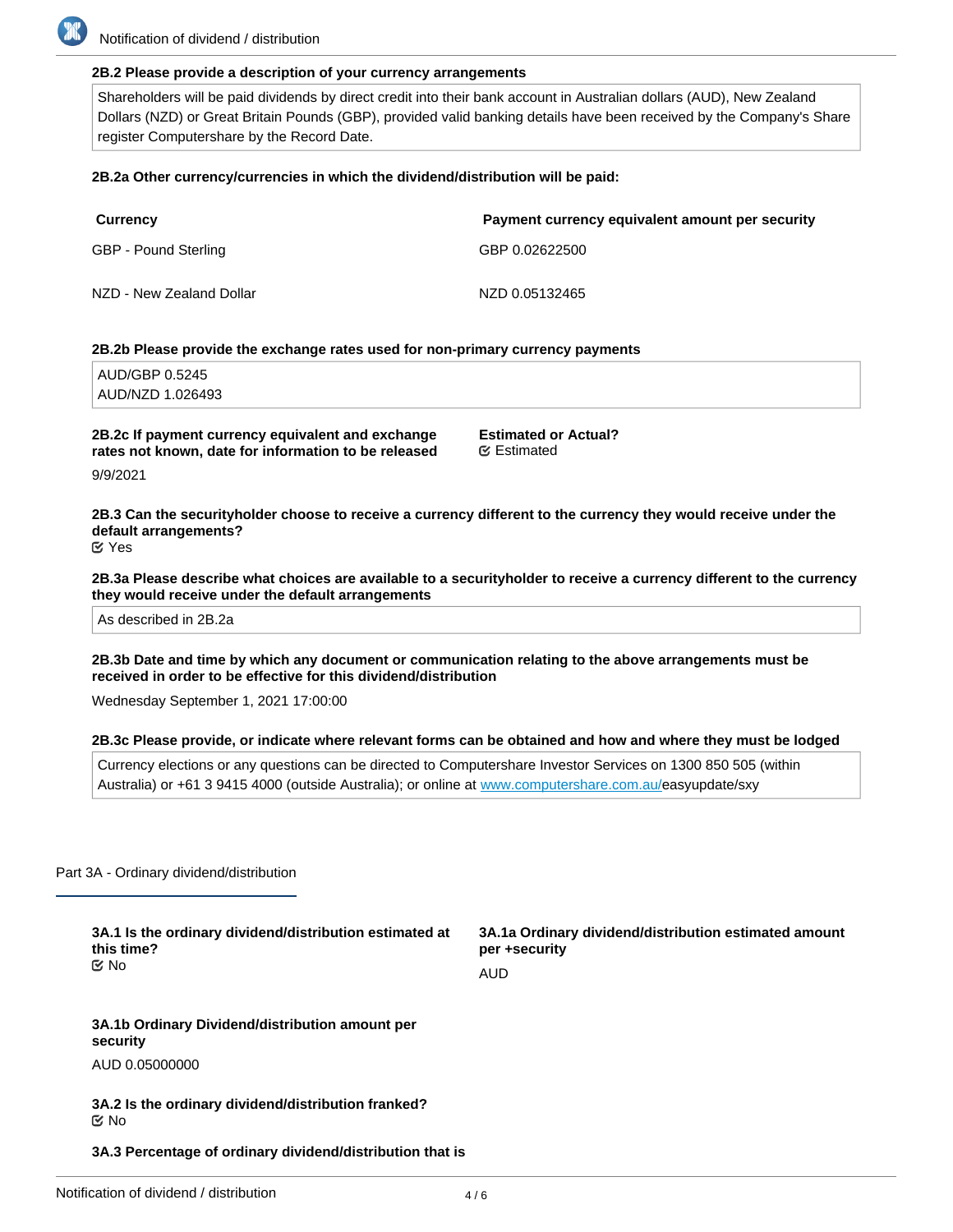

# **franked**

0.0000 %

#### **3A.4 Ordinary dividend/distribution franked amount per +security**

AUD 0.00000000

# **3A.6 Ordinary dividend/distribution unfranked amount per +security excluding conduit foreign income amount** AUD 0.05000000

# **3A.7 Ordinary dividend/distribution conduit foreign income amount per security**

AUD 0.00000000

Part 4A - +Dividend reinvestment plan (DRP)

**4A.1 What is the default option if +security holders do not indicate whether they want to participate in the DRP?**  $\mathfrak{C}$  Do not participate in DRP (i.e. cash payment)

| 4A.2 Last date and time for lodgement of election | 4A.3 DRP discount rate |  |
|---------------------------------------------------|------------------------|--|
| notices to share registry under DRP               | 4.0000 %               |  |
| Thursday September 2, 2021 17:00:00               |                        |  |
| 4A.4 Period of calculation of reinvestment price  |                        |  |

| <b>Start Date</b> | <b>End Date</b> |
|-------------------|-----------------|
| 2/9/2021          | 8/9/2021        |

#### **4A.5 DRP price calculation methodology**

The 'DRP price for shares' under the DRP for the Final Dividend will be calculated as the average of the daily volume weighted average price of Senex ordinary shares on each of the 5 consecutive trading days after the Dividend Record Date of 1 September 2021, being 2 September 2021 to 8 September 2021, less a discount of 4 percent.

| 4A.6 DRP Price (including any discount):                   | 4A.7 DRP + securities + issue date                                              |
|------------------------------------------------------------|---------------------------------------------------------------------------------|
| AUD 3.04320                                                | 24/9/2021                                                                       |
| 4A.8 Will DRP + securities be a new issue?<br><b>M</b> Yes | 4A.8a Do DRP + securities rank pari passu from + issue<br>date?<br>$\alpha$ Yes |

**4A.9 Is there a minimum dollar amount or number of +securities required for DRP participation?** No

**4A.10 Is there a maximum dollar amount or number of +securities required for DRP participation?** No

**4A.11 Are there any other conditions applying to DRP participation?** Yes

# **3A.5 Percentage amount of dividend which is unfranked**

100.0000 %